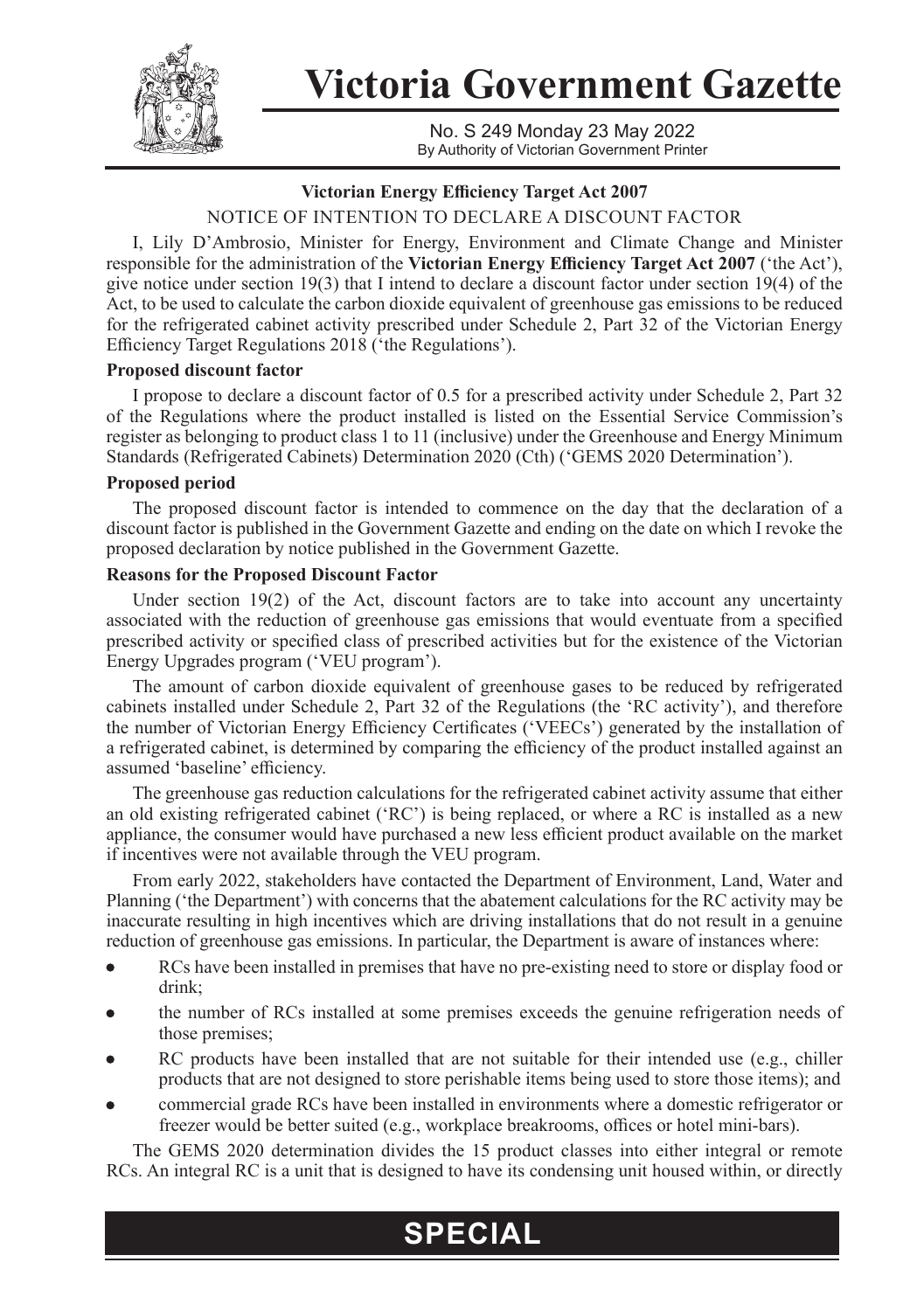attached to, the cabinet (i.e., a plug-in unit that does not require a licensed electrician for installation). A remote RC is a unit that requires connection to a separately-housed condensing unit and must be installed by a licensed electrician. A review of the RC activities undertaken since October 2021 has shown that the majority of products installed are integral.

The Department has been investigating these concerns and has determined that, on the whole, the greenhouse gas abatement calculations for the installation of integral RCs does not reflect the level of greenhouse gas emissions that is likely to eventuate from these activities.

The baseline efficiency for all RC products is based on the average of:

- the estimated energy efficiency of a pre-existing RC; and
- the average market efficiency of a new RC available on the market and registered under the GEMS 2020 Determination.

This baseline assumes at least 50 per cent of products installed are replacing old inefficient RCs.

The Department consulted with stakeholders on proposed baseline levels in July 2021. Following stakeholder feedback, the Department revised the baseline levels for all product classes under the GEMS 2020 Determination. One of the key reasons was to meet stakeholder requests to harmonise with the New South Wales Government's Energy Savings Scheme.

Based on installation data provided by the Essential Services Commission, including the rate of installations and the types of products being installed, as well as reports of products being installed in unsuitable quantities and at premises where there is no genuine need, the Department is concerned that the majority of installations of integral RCs do not involve the replacement of existing RCs.

Given that the abatement calculations (and incentives) for this activity assume that only half of upgrades would be new installations, the higher proportion of new installations means the current incentives for the activity are not reflective of the actual emissions abatement occurring.

To account for this greenhouse gas abatement uncertainty associated with the installation of integral RCs, it is proposed to apply a discount factor to these products.

It is the Victorian Government's intention that the declaration of this discount factor will enable the Department time to conduct a detailed review of the RC activity to address this uncertainty. This review will cover all aspects of the RC activity, including:

- the assumed product baseline and upgrade efficiency levels;
- whether the abatement calculations should vary depending on whether an existing product is being decommissioned; and
- imposing limits on the type, location or number of products that can be installed.

#### **Submissions on proposed discount factors**

Public comment is invited on this proposal to declare a discount factor.

All comments must be in writing and sent via email to energy.upgrades@delwp.vic.gov.au or sent as a hard copy submission to: Victorian Energy Upgrades, Department of Environment, Land, Water and Planning, PO Box 500, East Melbourne, Victoria 8002.

If you make a submission please ensure to state whether the department can publish your submission.

All submissions must be submitted by 6 June 2022.

All submissions made in writing within the required timeframe will be considered in my determination of whether to declare a discount factor. All stakeholders will be informed of my determination via the Victorian Energy Upgrades website: Latest VEU news, energy.vic.gov.au Dated 23 May 2022

> Lily D'Ambrosio MP Minster for Energy, Environment and Climate Change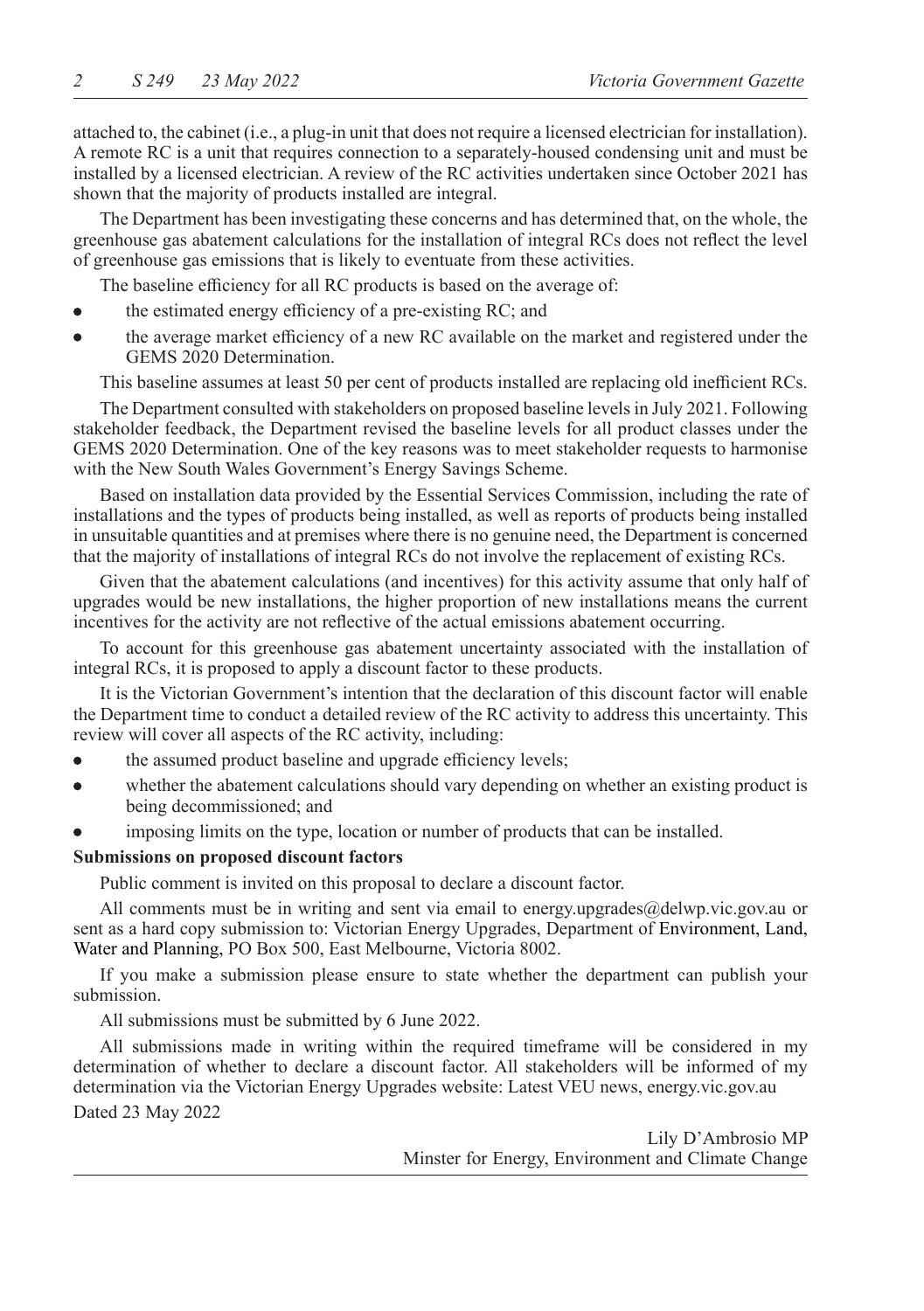This page was left blank intentionally